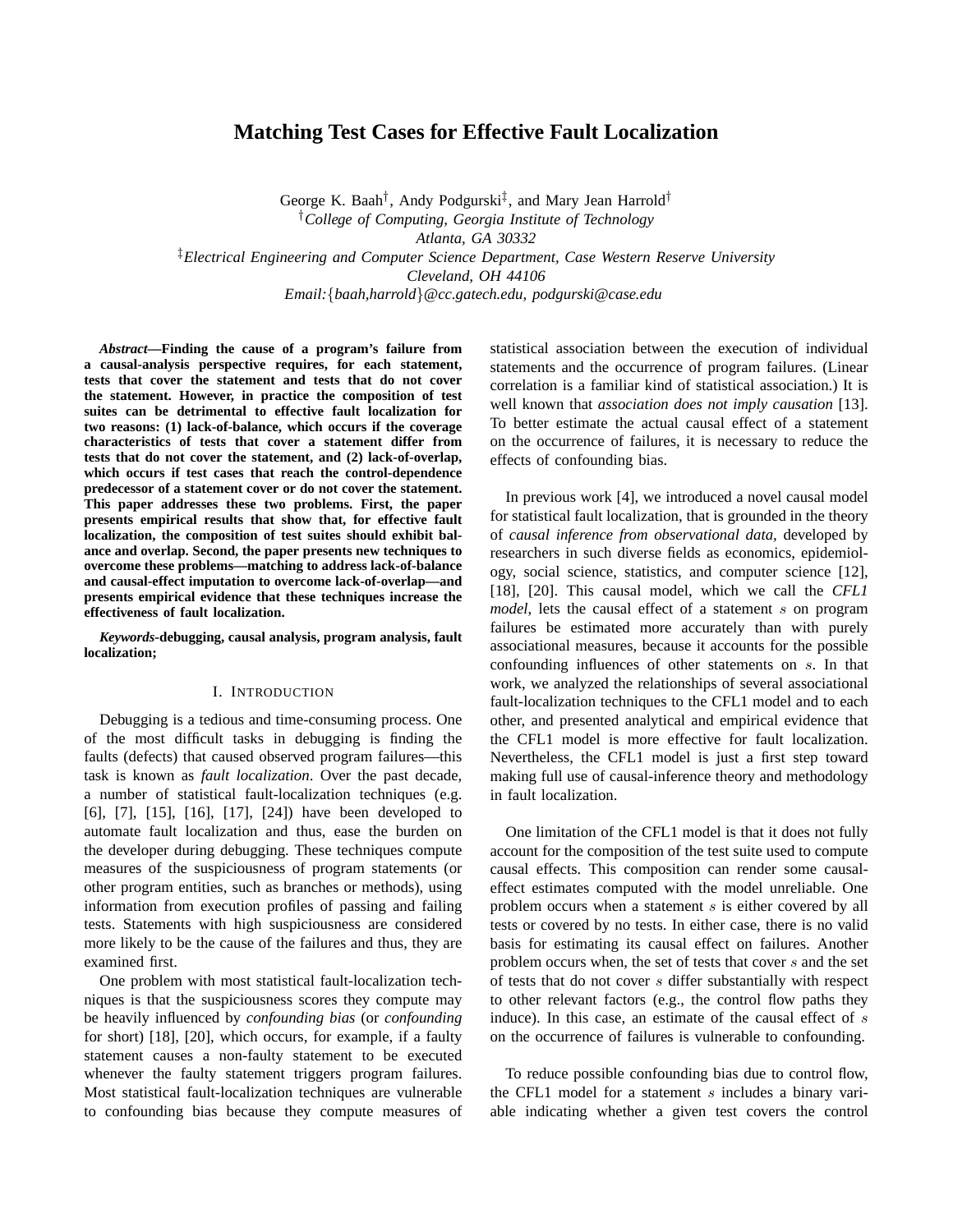dependence predecessor<sup>1</sup> of s, which we denote  $CDP(s)$ . However, if there are no tests that cover *CDP*(s) but don't cover s, confounding is likely to bias the causal-effect estimate for s. This is a special case of a problem that occurs in causal inference when there is complete *lack-ofoverlap* [11] between the group of subjects that receives some treatment or intervention (the *treatment group*) and the group that received no treatment (the *control group*), with respect to the range of a relevant pre-treatment variable (a confounding covariate<sup>2</sup> of the treatment variable). Here, the "treatment" group is the set of tests that cover *CDP*(s) and the "control" group is the set of tests that do not cover it.

Even if some tests cover *CDP*(s) and other tests do not, confounding may occur because the two sets of tests differ in other important respects. For example, the tests that cover  $CDP(s)$  may have no branches in common with those that do not cover it. This problem is a special case of another general causal-inference problem, which is *lack-of-balance* between the treatment and the control groups with respect to the probability distribution of a confounding covariate.

Lack-of-overlap and lack-of-balance are mitigated in *randomized controlled experiments* by the random assignment of subjects to the treatment group and to the control group. Unfortunately, test suites are seldom, if ever, obtained by randomly selecting, for each statement s, a set of tests that cover s and a set of tests that do not cover s. (Moreover, doing so is likely to be challenging.)

This paper addresses lack-of-balance and lack-of-overlap in the context of statistical fault localization. First, the paper presents empirical results indicating that it is important for a set of tests used to estimate the causal effect of a statement s on the occurrence of failures to exhibit both overlap and balance with respect to coverage of *CDP*(s). Second, the paper presents our new techniques for addressing lack-of-balance and lack-of-overlap for fault localization. To mitigate lack-of-balance that occurs because tests that miss s also miss  $CDP(s)$ , we employ the classical causalinference technique *matching* [11], [18]. Matching involves pairing each representative of the treatment group with a representative of the control group, which is similar in terms of its covariate value(s). Our technique pairs each test that covers s with a test that reaches *CDP*(s) but does not branch to s. To mitigate lack-of-overlap in situations where matching is not applicable (i.e., there is a complete lack-ofoverlap), we introduce a causal-effect-imputation technique that imputes the causal effects of statements without lackof-overlap problems to statements with complete lack-ofoverlap problems. The paper presents evidence that matching and causal-effect-imputation improve the effectiveness of fault localization over existing techniques.

The main contributions of this paper are as follows:

- Empirical evidence that shows that it is important that a test suite used to estimate the causal effect of a statement s on the occurrence of failures exhibit balance and overlap, with respect to coverage of *CDP*(s).
- Novel techniques that use matching to address lack-ofoverlap and causal-effect imputation to address lack-ofbalance in a test suite.
- Empirical results that show that matching and causaleffect imputation improve the effectiveness of fault localization over our previous causal-effect estimator by 22%.

#### II. BACKGROUND

This section provides background required to understand causal inference, and defines terminology that we use in the rest of the paper.

### *A. Potential Outcome Model*

Our technique is based on the potential outcome model [18], Pearl's Structural Causal Model [20], and program dependence analysis [10]. We will explain our causal model in the context of the potential outcome model, which is the model used to estimate causal effects in areas such as the social sciences [11], [18].

Suppose that a researcher wants to investigate the effect of a new or existing treatment on a set of units or subjects. The potential outcome model associates with each unit a treatment variable representing two states: *treatment applied* and *treatment not applied*. Suppose T is the treatment variable. T is in the treatment state if  $T = 1$  (i.e., the treatment has been applied) and  $T$  is in the control state if  $T = 0$  (i.e., the treatment has not been applied). The units that are treated (i.e., units with  $T = 1$ ) are referred to as the *treatment group* and the units that are not treated (i.e., units with  $T = 0$ ) are referred to as the *control group*.

Corresponding to an observable outcome variable  $Y$ , the potential outcome model defines potential-outcome random variables  $Y^1$  and  $Y^0$ , which represent the outcome for a unit in the treatment state and in the control state, respectively. After treatments are administered, only one of these two variables is observable for a given subject; the unobserved variable is referred to as the *counterfactural* and it can be modeled statistically.

To estimate the effect of the treatment, the researcher may be able to conduct an experiment in which the units are *randomly* assigned to the treatment group and to the control group. In this case, the causal effect of the treatment on the outcome is

$$
\tau = E[Y^1] - E[Y^0]
$$
\n<sup>(1)</sup>

where  $E[\cdot]$  denotes the expectation operator. This quantity can be estimated accurately, given sufficient units, by subtracting the average outcomes for the treatment group

<sup>&</sup>lt;sup>1</sup>The *control dependence predecessor* of a statement  $s$  is the statement on which s is control dependent.

<sup>2</sup>A *confounding covariate* or *confounder* is a variable that may affect the treatment assignment or the outcome and thus, cause confounding bias. [11]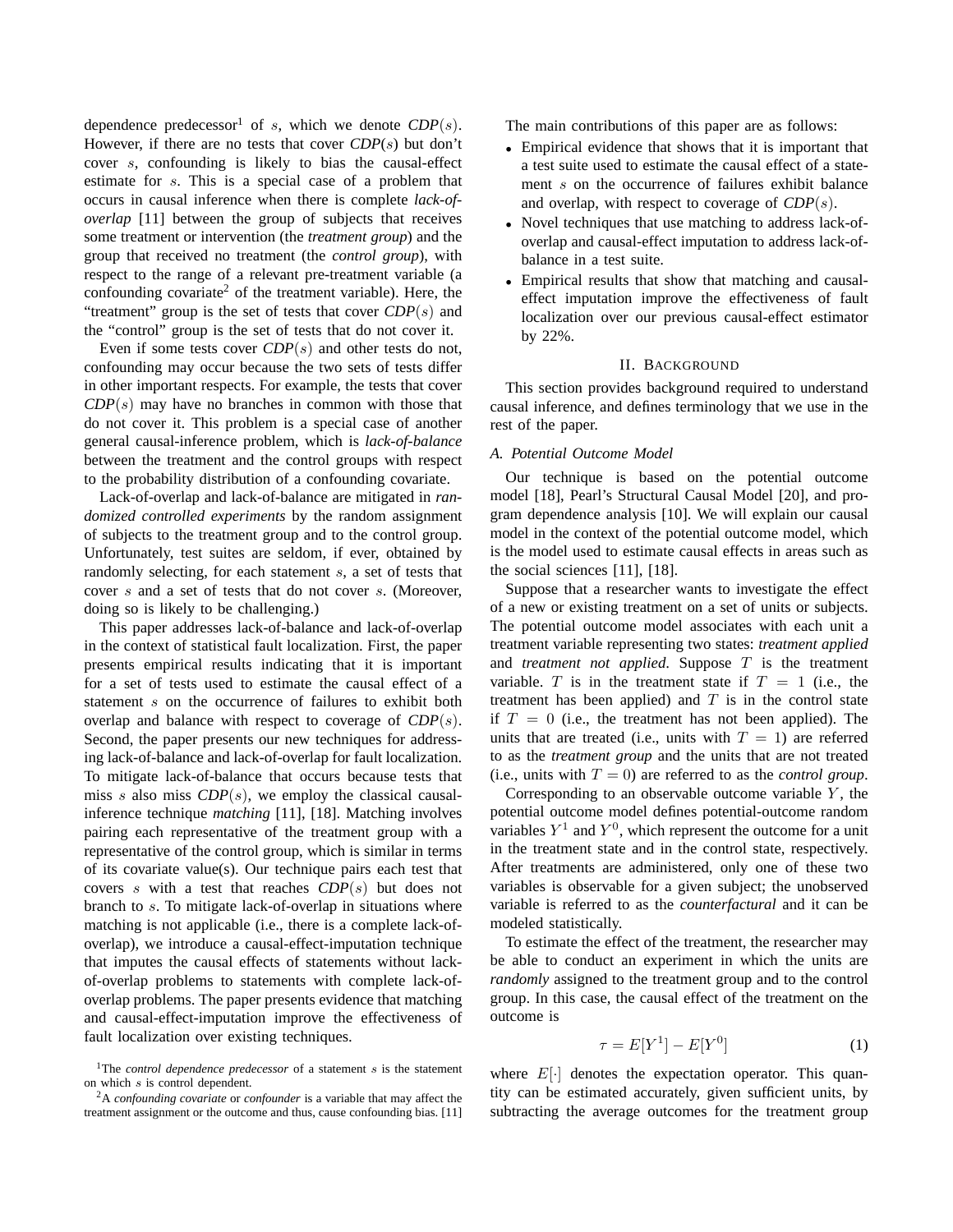and the control group, respectively. By randomly assigning units to the treatment and control groups, the two groups become approximately balanced with respect to the values of variables (both observed and unobserved) that might otherwise confound the effect of the treatment. Randomization thus removes any *confounding bias* that could affect the causal-effect estimate. Variables that confound the effects of treatments are referred to as *confounders*. For example, the age and gender of patients may be confounders for the effects of a medical treatment.

Although a randomized experiment is the ideal approach to estimating causal effects, in practice, researchers often must rely on data from observational studies (e.g., surveys or retrospective studies). In attempting to estimate the causal effect of a treatment with observational data, there is a greater chance of confounding bias than with a randomized experiment. To reduce confounding bias in observational studies, a statistical model is often used to "condition on" or "control for" observed confounders. Controlling for observed confounders means that relevant characteristics of the units are taken into account when computing causal effects. In practice, a regression model is most often used to estimate the causal effect of the treatment. The observed confounders in the observational data are incorporated into the regression model.

### *B. Fault Localization using Causal Inference*

Our basic model [4] for the causal effect of a particular statement upon program failures is a linear regression model of the form

$$
Y = \alpha + \tau T + \beta X + \varepsilon \tag{2}
$$

In this model  $Y$  is the outcome variable,  $T$  is the treatment variable, X is a confounder,  $\tau$  and  $\beta$  are coefficients,  $\alpha$  is the intercept, and  $\varepsilon$  is an error term. The coefficient  $\tau$  of the treatment variable  $T$  is the causal effect of the treatment, and the fitted value  $\hat{\tau}$  for  $\tau$  is the estimated treatment effect. We now describe the specific nature of each of these variables.

When applying our causal model to a statement s, *coverage* (execution) of s by a test is the "treatment". We wish to estimate its causal effect on the outcome *program failure*. A test that does not cover  $s$  is a member of the control group (for  $s$ ). The treatment variable  $T$  is a binary indicator that is 1 for a test just in case it covers s.

If we could randomly generate a mixture of passing and failing tests belonging to the treatment group (tests that cover s) and the control group (tests that don't cover s), we could replace the two expected values in Equation 1 with the proportions of failing tests in the treatment group and the control group, respectively, in order to estimate the causal effect of s on failures. However, *we assume that we must make due with an existing test suite that was not generated in this way.* Therefore it is necessary to control for confounding, if possible.

|            | void upgrade_process_prio(prio, ratio){        |
|------------|------------------------------------------------|
| 201        | if $(prio >= MAXPRIO)$                         |
| 202        | return;                                        |
| 207        | if (count > 1) /* off by one */ {              |
| 208        | $n = (int) (count*ratio + 1);$                 |
| 209        | $proc = find nth(src queue, n);$               |
| 210        | if $(\text{proc})$ {                           |
| 211        | $src_{queue} = del_{ele} (src_{queue}, proc);$ |
| 216<br>217 |                                                |

Figure 1. A code snippet from the Siemens program *Schedule* version 4

The confounding variable  $X$  in our causal model is a binary coverage indicator for the forward control dependence predecessor of a statement. Informally, statement s' is the *forward control dependence predecessor* of statement s, denoted  $CDP(s)$ , if s is control dependent on s' and s does not dominate  $s'$ . Statement s is control dependent on  $s'$ if s' represents a branch predicate whose execution directly controls whether s is executed. The variable  $X$  in our model takes on the value 1 for a test just in case it covers *CDP*(s). The justification for using the foward control dependence predecessor, which is presented in our previous paper [4], is based on Pearl's Structural Causal Model and his "Back-Door Theorem" [20].

To illustrate the use of our causal model, we shall use the example code snippet in Figure 1. Figure 1 is a faulty function in version 4 of the Siemens-suite [9] program *Schedule*. *Schedule* is a priority scheduler program. The program sometimes fails when the fault at line 207 is executed. The program has a total of 2650 tests out of which 294 fail.

Table I shows a summary of the execution data gathered for statement 207. The last three columns of each row contain the values of binary variables  $T$ ,  $X$ , and  $Y$  for which the value 1 indicates, respectively, that statement 207 was covered, that its control dependence predecessor was covered, and that the program failed. For each configuration (row) of  $T$ ,  $X$ , and  $Y$  values in the table, the leftmost column indicates the number of tests that induced that configuration. For example, the first row of Table I means that, out of 2650 tests, 294 failing tests covered both statement 207 and its control dependence predecessor. Table I shows that for statement 207, there were 1775 units in the treatment group and 875 units in the control group. Fitting the regression model in Equation (2) to the data in Table I, the causal effect of statement 207 on failures is the coefficient of the treatment variable, which is 0.17.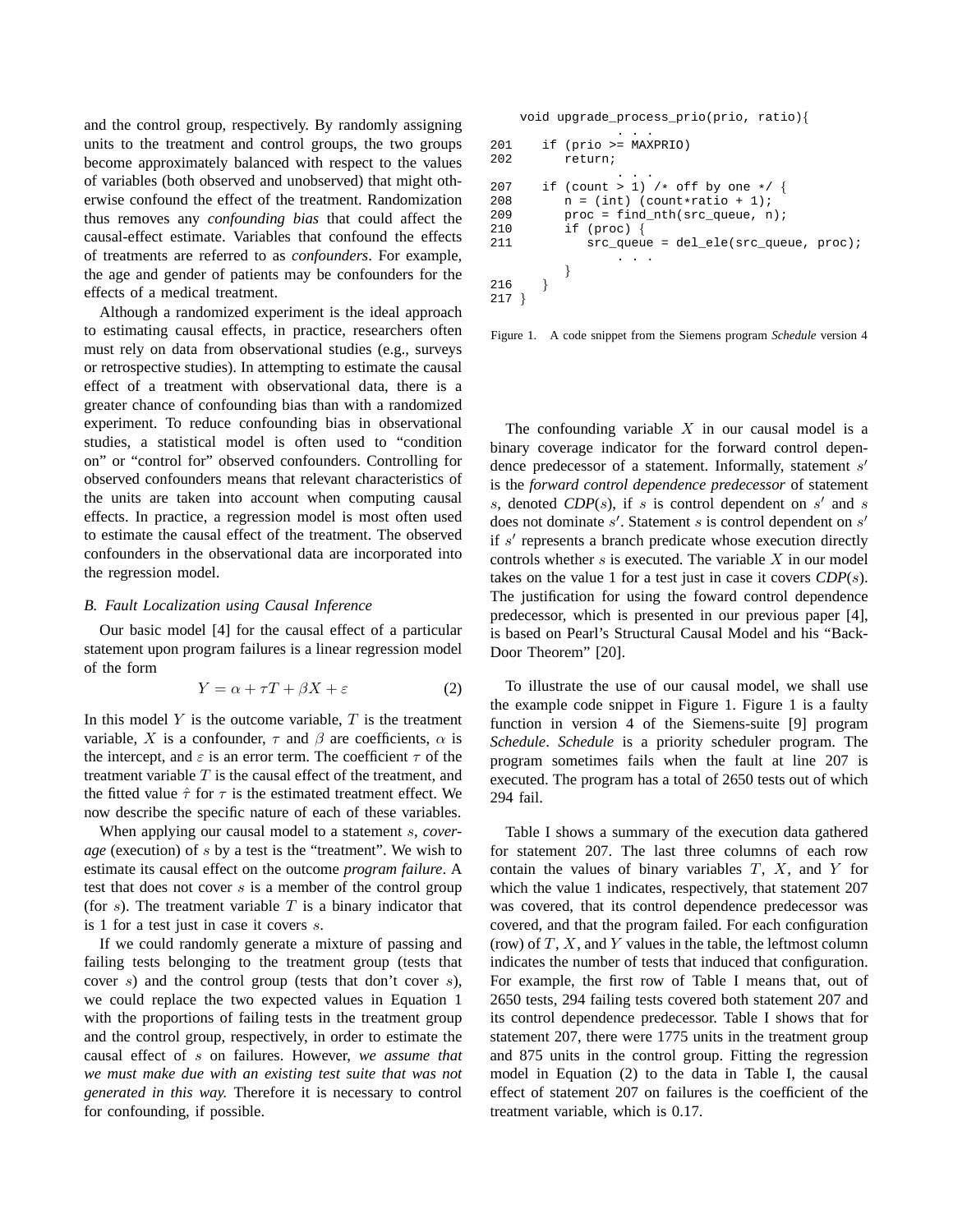Table I SUMMARY OF EXECUTION DATA GATHERED FOR STATEMENT 207

| Number<br>of Tests | Statement<br>Coverage (T) | CDP(X) | Outcome $(Y)$ |
|--------------------|---------------------------|--------|---------------|
| 294                |                           |        |               |
| 1481               |                           |        |               |
|                    |                           |        |               |
|                    |                           |        |               |

Table II SUMMARY OF EXECUTION DATA GATHERED FOR STATEMENT 211

| Number<br>of Tests | Statement<br>Coverage $(T)$ | CDP(X) | Outcome $(Y)$ |
|--------------------|-----------------------------|--------|---------------|
| 193                |                             |        |               |
| 729                |                             |        |               |
|                    |                             |        |               |
|                    |                             |        |               |
| 1613               |                             |        |               |

# III. AUGMENTING OUR CAUSAL MODEL WITH MATCHING AND IMPUTATION

In our previous work [4], we presented empirical evidence that the causal model represented by Equation 2 improves the effectiveness of fault localization, when the estimated treatment effect  $\hat{\tau}$  for a statement is used as its suspiciousness score. However, for some statements the causal effect estimates can be unreliable, because the model does not take into account the test-suite's composition. As mentioned in the Introduction, a (complete) lack-of-overlap problem occurs for a statement s if there are no tests that cover *CDP*(s) but don't cover s. A lack-of-balance problem occurs for s if the control flow paths induced by the tests that cover s (the treatment group) differ too much from those induced by the tests that don't cover  $s$  (the control group). In this section we present our approach to computing more reliable causal estimates by addressing the lack-of-balance and lackof-overlap problems.

### *A. Matching Test Cases to Overcome Lack-of-Balance*

Our technique for addressing the lack-of-balance problem relies upon the classical causal inference technique called matching. Before presenting our technique, we first illustrate the lack-of-balance problem, using the example code snippet in Figure 1. Tables I and II summarize execution data gathered for statements 207 and 211, respectively, of Figure 1. There is a lack of balance problem with the tests for each of these statements. There are 1775 tests that cover statement 207 (the treatment group) and 875 tests that don't cover it (the control group). Each of the tests that covers statement 207 also covers its CDP. However, only 40 of the tests that don't cover statement 207 do cover its CDP. The control flow paths induced by the remaining 835 tests branch away from statement 207 before reaching its CDP. Similarly, only 15 of the 1628 tests that don't cover statement 211 cover its CDP.

*Matching* [18] is a technique that was developed to bring some of the benefits of randomized experiments to observational studies. The purpose of matching is to reorganize the data in such a way that relative balance between the treatment group and the control group is achieved with respect to observed confounders. Different kinds of matching techniques have been developed, including exact matching, nearest-neighbor matching, and propensity-score matching. We use a form of *exact matching* in this paper.

To address the lack-of-balance problem for a statement s, our technique excludes tests that do not cover s and also do not cover *CDP*(s) from the set of tests used to fit the causal inference model. That is, the only tests from the control group that are used in fitting the model are those that cover *CDP*(s). This ensures that the treatment group and the modified control group are balanced with respect to the value of the coverage indicator for *CDP*(s), which will be 1 for both groups. Thus the control flow paths of the tests used to fit the model all reach *CDP*(s) before either branching to s or branching away from s. For example, matching on the CDP of statement 211 of *Schedule* means that 1613 tests will be excluded from the set used to fit the causal model for statement 211.

To illustrate the importance of matching on the CDP, we consider estimating the causal effect of statement 211 on failures by fitting Equation (2) to the matched data from Table II (i.e., with the 1613 tests discarded). The causal effect estimate for statement 211 is 0.14. If we do not take into account the CDP of statement 211, so Equation (3) is fit without discarding any test cases, the (biased) causal-effect estimate ( $\delta$ ) for statement 211 becomes 0.21.

$$
Y = \alpha + \delta T + \varepsilon \tag{3}
$$

That is, if we do not include a coverage indicator for its CDP in our model, statement 211 will be ranked higher than the faulty statement 207, which has a causal-effect estimate of 0.17. However, by matching on the CDP our technique is able to more accurately estimate the causal effect of statement 211 on failure.

# *B. Addressing Lack-of-Overlap with Causal Effect Imputation*

Before we present our approach to the lack-of-overlap problem, we first illustrate the problem using Table I. The coverage data in Table I can be divided into two subgroups: 1815 units for which the coverage indicator  $X$  for the CDP of statement 207 has the value of one and 835 units for which X has the value zero. The 1815 units with  $X = 1$ can be divided into a treatment group (1775 units) and a control group (40 units). However, the subgroup with  $X = 0$ has 835 units in the control group but no treatment units. Therefore there is a lack-of-overlap in the subgroup with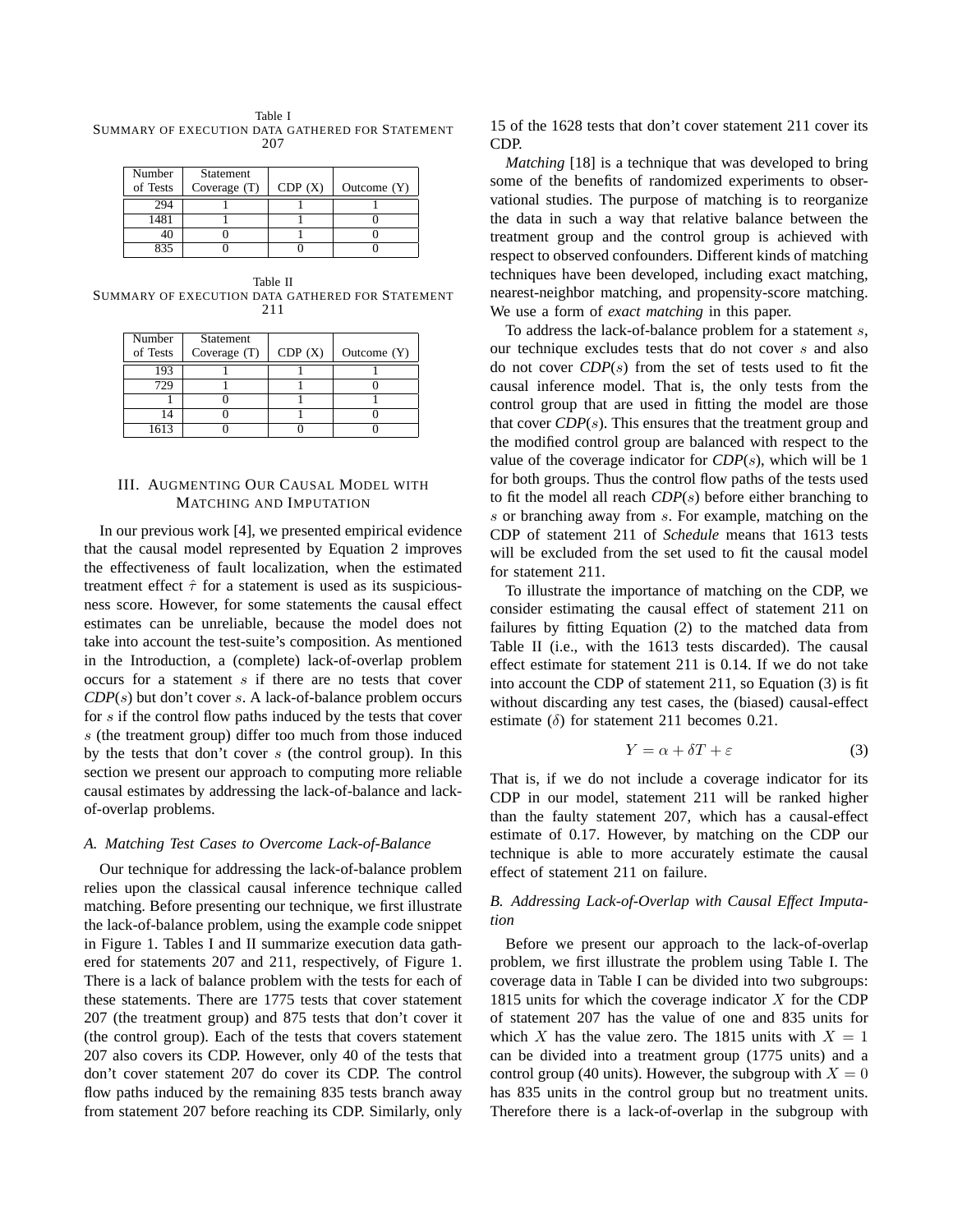**Algorithm 1** : Pseudocode for Causal-Effect Imputation

```
1 impute_causal_effect(Statement:S){
2 effect = -10i<br>3 matched data;
     matched data = qet matched data(S);4 if(lack-of-overlap(matched_data) == FALSE}{<br>5 if(S == FUNCTION ENTRY){
5 if(S == FUNCTION_ENTRY){<br>6 fit Equation (3) to
               fit Equation (3) to matched_data;
7 effect = \delta;<br>8 \text{leps}8 }else{<br>9 fi
               fit Equation (2) to matched_data;
10 effect = \tau;
11 }
12 return effect;
13 }
14 effect = impute_causal_effect(CDP(S));
15 return effect;
16 }
```
units that have  $X = 0$ . Statements 207 and 211 are said to exhibit a partial lack-of-overlap and the problem is resolved using matching.

However, there are cases where after matching (i.e., coverage data has been balanced) a statement exhibits a complete lack-of-overlap. That is, the tests that reach the CDP of a statement only cover the statement (treatment group) or do not cover the statement (control group). Our technique addresses a statement s with a complete lack-ofoverlap problem by imputing to s the causal effect of an *ancestor* of s that does not have a lack-of-overlap problem. We call this *causal-effect imputation*. Our technique uses a dynamic form of the *control dependence graph (CDG)* [10] during imputation. Informally, the CDG of a program is a graph whose vertices correspond to statements and whose edges correspond to control dependences.<sup>3</sup>

Algorithm 1 shows our causal-effect imputation algorithm. The algorithm takes as input a statement  $S$  and returns the imputed causal effect. To impute causal effects, the algorithm first retrieves the matched data for  $S$  at line 3. At line 4, the algorithm checks whether the matched data has a lack-of-overlap problem. If so, the algorithm is called recursively with *CDP*(S) as the argument. The algorithm terminates if an ancestor of  $S$  in the CDG is found that does not have a lack-of-overlap problem or if the FUNCTION ENTRY vertex in the CDG is reached. The FUNCTION ENTRY vertex is used to represent entry to a function.

# IV. EMPIRICAL STUDIES

To assess the importance of balance and overlap among the tests used to estimate a statement's causal effect on program failures, and to evaluate the effectiveness of our techniques for handling these properties and improving fault localization, we implemented our technique, and performed a number of empirical studies using several subject programs. This section overviews the subject programs we used for our studies, discusses our implementation, describes the effectiveness metric we used for the evaluation, and presents the studies.

# *A. Subject Programs*

We used seven programs from the Unix suite (Cal, Col, Comm, Look, Spline, Tr, and Uniq), the seven programs in the Siemens suite (Print-tokens, Print-tokens2, Replace, Schedule, Schedule2, Tcas, and Tot-info), Sed, and Space as subject programs for our studies.<sup>4</sup>

Table III shows the characteristics of the subjects. For each subject, the first (Program), second (#Vers / uVers), third (#LOC), fourth (#Tests), fifth (#Nodes), sixth (CLOO%), and seventh (Description) columns show the name of the program, total number of versions (Vers) and number of versions used (uVers), the number of lines of source code, the number of tests, the average number of vertices in the dynamic control dependence graph, the average percentage of vertices with complete lack-of-overlap problems, and a description of the program, respectively. The Unix suite has a total of 117 program versions, of which we used 113. The Siemens suite has a total of 132 program versions, of which we used 128. For the Sed and Space programs we used a total of 40 versions. Overall we omitted 16 faulty versions because there were no syntactic differences between the C files of the correct version and the faulty version of the program or because none of the tests failed when executed on the faulty version of the program. Thus, we used 16 programs with a total of 281 faulty versions.

## *B. Implementation*

We used the CIL framework [19], which supports the analysis of ANSI C programs, to analyze the subject programs. We implemented algorithms to instrument the programs and extract dynamic control-flow graphs and control-dependence graphs. (These graphs represent only statements and dependences that were actually executed.) We implemented the algorithms in the *Objective Caml* language, because it is required to interface with CIL. We implemented our causal-inference algorithms and a test-selection algorithm in *R* [21], which is a statistical computation system with its own language and runtime environment. The test-selection algorithm was used to select tests that reach each statement's control dependence predecessor.

Our implementation instruments each program version so that at runtime, it will gather the coverage data

<sup>&</sup>lt;sup>3</sup>Informally, a vertex  $u$  is control-dependent on vertex  $v$  if in the control flow graph (CFG) of the program v has two outgoing edges  $e_1$  and  $e_2$ and the execution of  $e_1$  causes u to be executed and the execution  $e_2$ causes  $u$  not to be executed. The CFG of a program is a graph whose vertices correspond to statements in a program and edges corresponds flow of control in the program.

<sup>4</sup>We obtained the Unix suite from Eric Wong of University of Texas at Dallas and the Space and Sed programs from the Software-artifact Infrastructure Repository [9].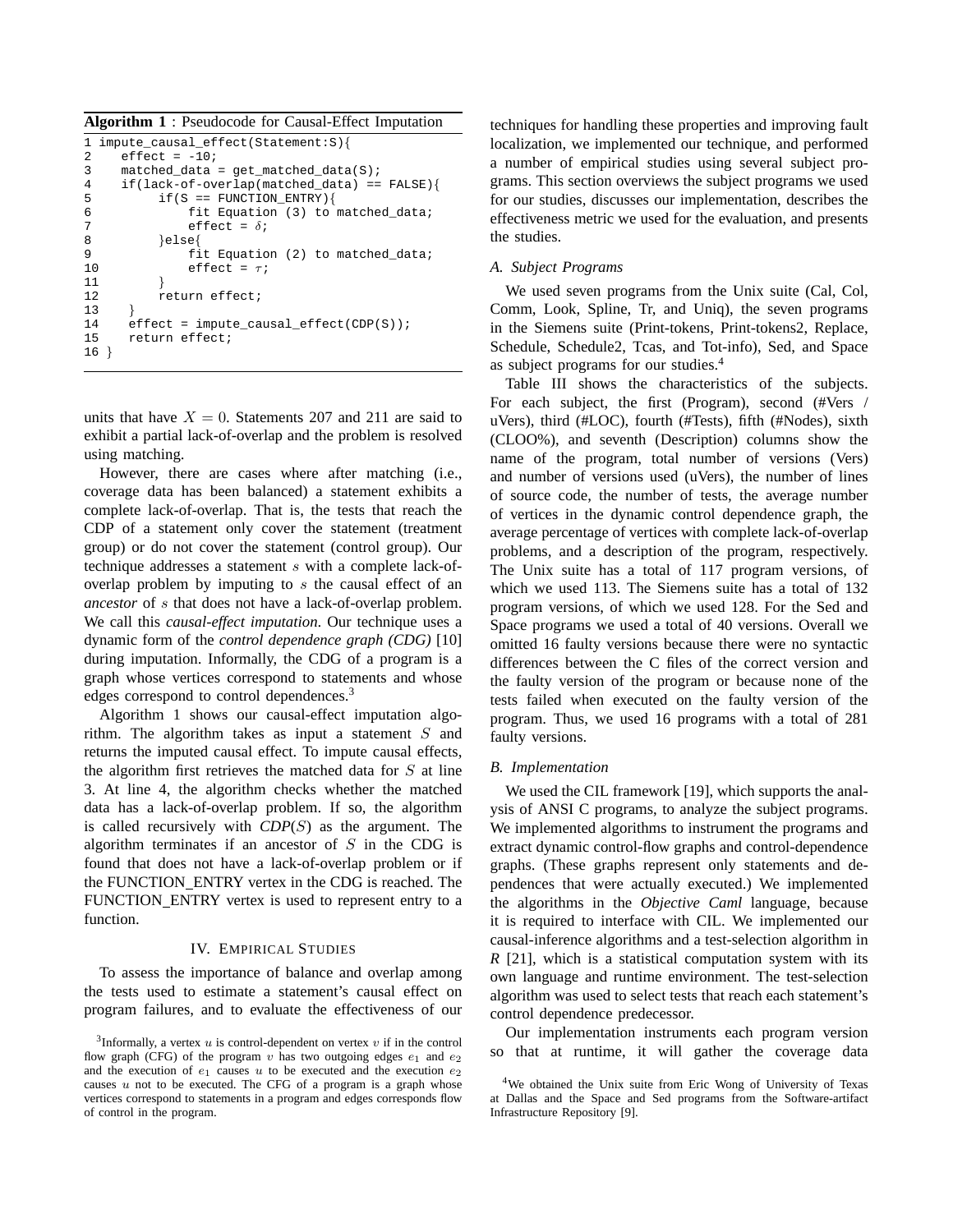| Program               | #Vers / uVers | #LOC | #Tests | $\overline{\text{HNodes}}$ | CLOO(%) | Description            |
|-----------------------|---------------|------|--------|----------------------------|---------|------------------------|
| Cal                   | 20/19         | 202  | 162    | 131.5                      | 60.3    | calendar printer       |
| Col                   | 30/29         | 102  | 156    | 240.0                      | 66.1    | filter-line reverser   |
| Comm                  | 12/10         | 167  | 186    | 116.1                      | 37.3    | file comparer          |
| Look                  | 14/14         | 170  | 193    | 140.9                      | 37.8    | word finder            |
| Spline                | 13/13         | 338  | 700    | 247.0                      | 43.6    | curve interpolator     |
| Tr                    | 11/11         | 137  | 870    | 150.2                      | 60.6    | character translator   |
| Uniq                  | 17/17         | 143  | 431    | 131.3                      | 38.2    | duplicate line remover |
| Print-tokens          | 7/5           | 472  | 4130   | 423.6                      | 35.6    | lexical analyzer       |
| Print-tokens2         | 10/10         | 399  | 4115   | 340.5                      | 44.8    | lexical analyzer       |
| Replace               | 32/31         | 512  | 5542   | 415.9                      | 38.6    | pattern replacement    |
| Schedule              | 9/9           | 292  | 2710   | 216.3                      | 43.3    | priority scheduler     |
| Schedule <sub>2</sub> | 10/9          | 301  | 2650   | 225.9                      | 37.2    | priority scheduler     |
| Teas                  | 41/41         | 141  | 1608   | 136.7                      | 21.1    | altitude separation    |
| Tot-info              | 23/23         | 440  | 1052   | 249.0                      | 48.9    | information measure    |
| Sed                   | 10/10         | 14K  | 363    | 4151.0                     | 58.8    | stream editing utility |
| Space                 | 38 / 30       | 6K   | 157    | 3851.9                     | 51.1    | ADL interpreter        |

Table III SUBJECTS USED FOR EMPIRICAL STUDIES.

needed to construct its dynamic control-flow graph and control-dependence graph. Our implementation uses the dynamic control-flow graph to compute the dynamic controldependence graph and then extracts the control-dependence predecessor of each statement from the control-dependence graph. Our implementation also computes a statementcoverage matrix from the coverage data gathered for each version. We also computed fault matrices that indicate, for each faulty version, which tests pass and which tests fail. We performed our studies on Mac OS X version 10.5.

# *C. Effectiveness Metric*

To compare the effectiveness of fault-localization techniques that are based on a measure of statement suspiciousness, we employed a metric that has been used in many previous studies [3], [7], [15], [22]. This metric, which we shall denote by *Cost*, characterizes the cost of applying a particular suspiciousness measure to a faulty program as the percentage of statements that a developer must examine before encountering the first faulty statement, assuming the statements are examined in non-increasing order of their suspiciousness scores. If there are ties in the suspiciousness scores of statements, then we assume that the developer has to examine all the tied statements. For example, if there are five statements in the program and they have the same suspiciousness scores then the *Cost* is 100% because all the statements may be examined to find the fault.

To compare the effectiveness of two fault-localization techniques A and B with respect to a particular program version  $P_i$ , we use the *Cost* of applying one of them, say  $B$ , to  $P_i$  as a baseline and subtract the *Cost* of applying A to  $P_i$ . A positive result means that A performed better than  $B$  on  $P_i$  and a negative result means  $B$  performed better than A. The difference corresponds to the magnitude of improvement. For example, if the *Cost* of A is 30% and the *Cost* of B is  $40\%$ , then the improvement of A over B is 10%, which means that developers would examine 10% fewer statements if they used A.

We display the results of applying  $A$  and  $B$  to all subject program versions using a graph like the one shown in Figure 2. There is a vertical bar for each program version for which A and B have different *Cost* values. The length of the bar corresponds to the difference in *Cost* values, which is the magnitude of improvement. The horizontal axis represents the cost of the baseline technique, say B. Bars above the horizontal axis correspond to versions for which A performed better than B and bars below the horizontal axis represent versions for A performed worse than B.

# *D. Study 1: Lack of Overlap*

The goal of this study is to determine the percentage of vertices in the subject program's control dependence graphs that had a complete lack-of-overlap problem as described in Section III. To do this we gathered the coverage data for each vertex and used our technique to balance the coverage data and also to determine whether a vertex had a lack-ofoverlap problem.

Table III shows the results of the study in the sixth column (CLOO). As the table shows, a considerable number of vertices had a complete lack-of-overlap problem after the coverage data had been balanced. This implies that causaleffect estimates cannot be computed for such statements. For example, the Replace versions have on average of 415.9 vertices in their control dependence graphs, of which 38.6% had a lack-of-overlap problem (even though Replace has 5542 tests). The Print-tokens versions have on average 423.6 vertices, of which 35.6% had a complete lack-of-overlap problem.

The results show that having a large number of tests does not necessarily imply that a test suite is suitable for causal analysis.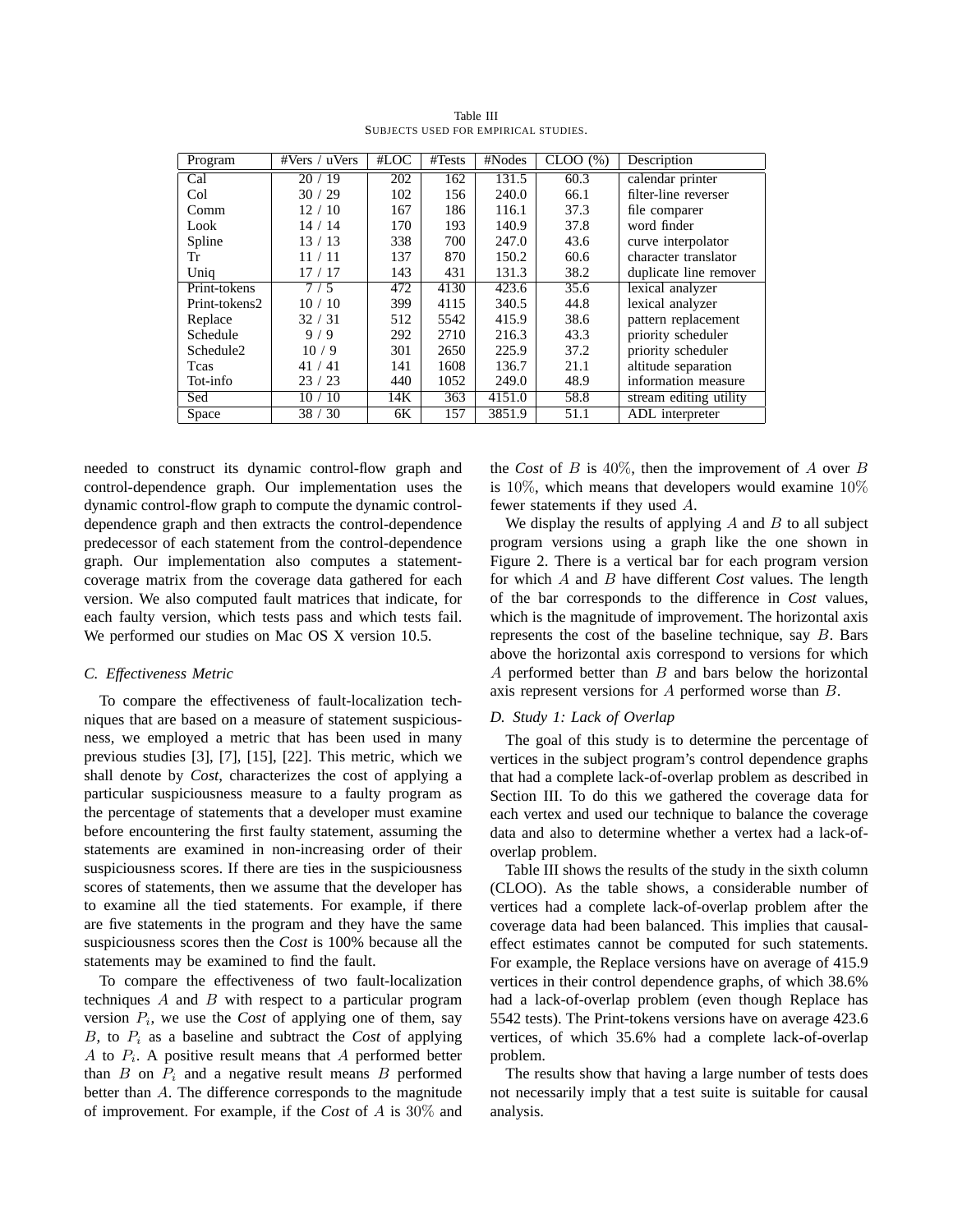

Figure 2. Comparison of *Causal-Effect-MI* with *Biased-Effect*.



Figure 3. Comparison of *Causal-Effect-MI* with *Causal-Effect-1*.

#### *E. Comparison Studies*

The remaining six studies (Studies 2-7) compare our causal-inference techniques to each other and to alternative techniques, with respect to effectiveness. They address the importance of using matching on *CDP*s to address lackof-balance and of using causal-effect imputation to address lack-of-overlap, as described in in Section III.

*Study 2:* The goal of this study is to assess the importance of matching tests to be used to estimate the failure-causing effect of a statement s, based on coverage of the controldependence predecessor of s. To do this, for each statement s, we used only tests that covered *CDP*(s) to fit the causalinference model shown in Equation 2. If this set of tests did not include both tests that cover s and tests that did not cover s, we used causal-effect imputation. We denote this approach by *Causal-Effect-MI*. We compared it to the naive causal-effect estimator shown in Equation 3, which does not involve the CDP and employs all of the tests in the test suite. We denote the latter estimator by *Biased-Effect*.

Figure 2 shows the results of the study. We used the *Biased-Effect* results as a baseline and subtracted the *Cost* of *Causal-Effect-MI* from the *Cost* of *Biased-Effect*. Figure 2



Figure 4. Comparison of *Causal-Effect-MI* with *Tarantula metric*.

shows that *Causal-Effect-MI* performed better than *Biased-Effect* on 157 faulty versions but performed worse on 5 versions. The two approaches performed equally well for 119 versions. This study indicates that using causal inference with matching of tests based on coverage of the controldependence predecessor, and using causal-effect imputation when matching is not possible, is more effective at localizing faults than a naive causal effect estimator used without matching.

*Study 3:* The goal of this study is to compare the effectiveness of *Causal-Effect-MI* to that of the causal-inference model of Equation 2 (which includes a coverage indicator for the CDP) used without either matching or causal-effect imputation. We denote the latter approach, which we used in our previous work [4], by *Causal-Effect-1*.

Figure 3 shows the results of the study, with *Causal-Effect-1* as the baseline. Figure 3 shows that *Causal-Effect-MI* performed better than *Causal-Effect-1* on 62 versions and performed worse on 16 versions. The two techniques performed identically on 203 versions. The reason for the better performance of *Causal-Effect-MI* is that *Causal-Effect-1* does not address the lack-of-overlap and lack-of-balance problems, whereas *Causal-Effect-MI* does so through matching.

*Study 4:* The goal of this study is to compare the faultlocalization effectiveness of *Causal-Effect-MI* to that of the TARANTULA metric [15]. The *Cost* values for TARANTULA formed the baseline.

Figure 4 shows that *Causal-Effect-MI* performed better than the TARANTULA metric on 158 versions, performed worse on 5 versions, and performed identically on 78 versions. The results for Tarantula are very similar to those for *Biased-Effect*, although *Biased-Effect* uses data from both the treatment and control units (tests) whereas TARANTULA uses data only from the treatment units.

*Study 5:* The goal of this study is to compare the faultlocalization effectiveness of *Causal-Effect-MI* to that of the Ochiai metric [1]. In our previous work [4], *Causal-Effect-*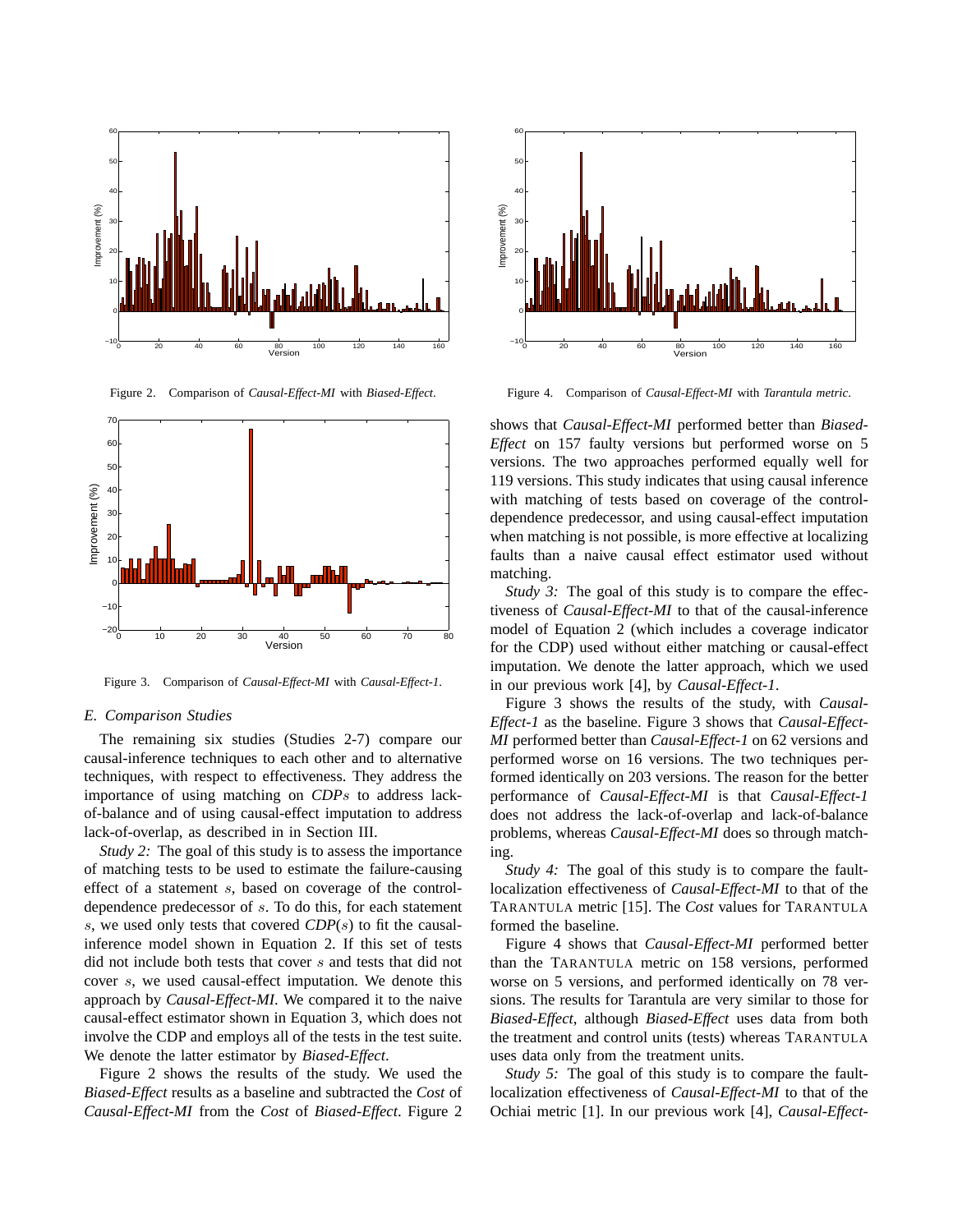

Figure 5. Comparison of *Causal-Effect-MI* with *Ochiai metric*.



Figure 6. Comparison of *Causal-Ochiai-MI* with *Ochiai metric*.

*1* did not perform well compared to the Ochiai metric. We repeated that comparison, using all 281 faulty program versions. *Causal-Effect-1* performed better than the Ochiai metric on 26 versions, performed worse on 118 versions, and performed equally well on 137 versions. As discussed in our previous work [4], these results occur because the Ochiai metric includes a product of a precision term and a recall term, whereas *Causal-Effect-1* is similar to a precision measure used by itself. The recall term in the Ochiai metric assigns more weight to statements that are covered by more failing tests.

Figure 5 shows the results of comparing *Causal-Effect-MI* to the Ochiai metric, with the latter as baseline. The Figure shows that *Causal-Effect-MI* performed better that the Ochiai metric on 37 versions and performed worse 96 versions. The two techniques performed identically on 133 versions. Although, against the Ochiai metric, *Causal-Effect-MI* performed somewhat better than *Causal-Effect-1*, it still did not perform as well as the Ochiai metric.

*Study 6:* The goal of this study is to evaluate the result of integrating *Causal-Effect-MI* with the Ochiai metric by replacing the latter's precision term, which is an estimate



Figure 7. Comparison of *Causal-Ochiai-MI* with *Causal Ochiai*.

of the conditional probability Pr(*failure* | s covered), with *Causal-Effect-MI*. We denote this hybrid by *Causal-Ochiai-MI*.

In our previous work [4], we similarly integrated *Causal-Effect-1* with the Ochiai metric and named the result *Causal-Ochiai*. In this study, we first applied *Causal-Ochiai* to all the 281 faulty versions and compared the results to those of the the basic Ochiai metric. The Causal-Ochiai metric performed better than the Ochiai metric on 71 versions, performed worse on three versions, and performed identically on 207 versions. We then compared *Causal-Ochiai-MI* to the Ochiai metric, using the Ochiai metric as the baseline. Figure 6 shows that *Causal-Ochiai-MI* performed better than the Ochiai metric on 78 versions and performed worse on 4 versions. The two techniques performed identically on 199 versions. The result suggests that there is a substantial benefit to combining a recall measure with a causal-effect estimate obtained using matching and (if necessary) causaleffect-imputation.

*Study 7:* The goal of this final study is to compare the fault-localization effectiveness of *Causal-Ochiai-MI* to that of *Causal-Ochiai*, with *Causal-Ochiai* as the baseline. Figure 7 shows that, over a total of 281 faulty versions, *Causal-Ochiai-MI* performed better than *Causal-Ochiai* on 32 versions and performed worse on 14 versions. The two techniques performed identically on 235 versions. The results confirm that the use of matching and imputation in *Causal-Ochiai-MI* improve upon *Causal-Ochiai*.

### *F. Threats to Validity*

The empirical studies are subject to three validity threats: internal, external, and construct. Internal validity concerns factors that might influence dependent variables without the knowledge of the researcher. There is the possibility of errors in the implementation of the algorithms we used in our studies. To address potential errors in our implementation, we randomly selected a subset of the subjects and checked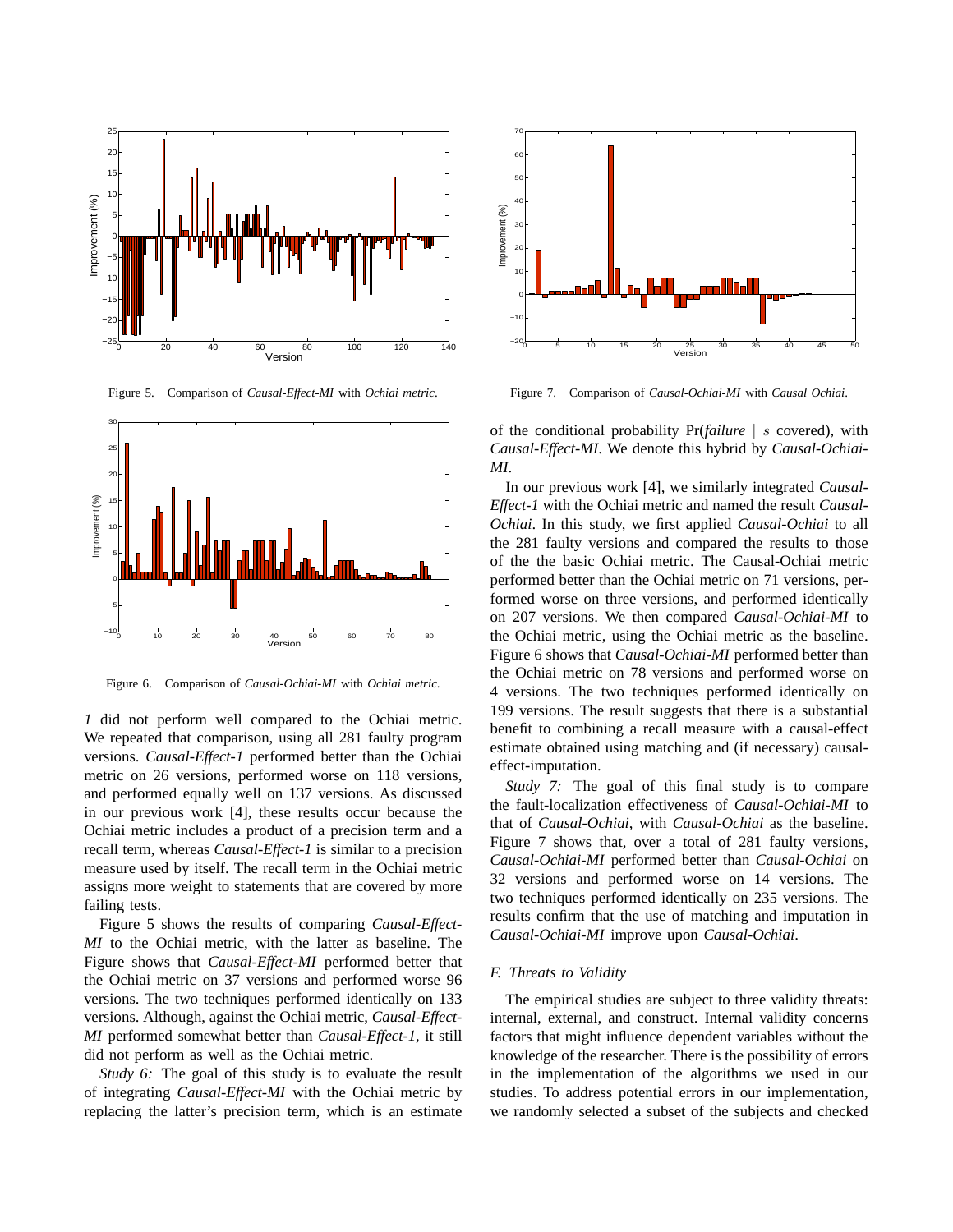manually the results of the studies. Threats to external validity occur when the results of a study cannot be generalized. In this work such threats are greatly mitigated by the use of established causal inference theory and methodology. However, more experiments on additional subjects will be needed to fully address this threat. Threats to construct validity concern the appropriateness of study measurements, and they pertain to the *Score* metric we used to measure the effectiveness of fault localization. This metric has the advantage of having been used in a number of other faultlocalization studies, but it has weaknesses. For example a developer is likely stop examining program statements in non-increasing order of their suspiciousness scores if he or she does not find a fault relatively soon. Alternatively, a developer might use suspiciousness scores to set debugging breakpoints. We intend to evaluate our techniques using other effectiveness measures in the future.

# V. RELATED WORK

Many fault-localization techniques use statistical analysis and program coverage to identify those entities that are the most suspicious of being faulty. One category of statisticalbased techniques is the associative techniques (e.g., [15], [16], [17]). These techniques implicitly assume that the program entity most correlated or associated with program failure is most likely to be the cause of the failure. However, as we discussed in the paper and demonstrated with empirical studies, association does not imply causality, and suspicious entities are often not related to the fault. Our technique, in contrast, uses the theoretically-grounded causal-inference methodology to find the cause of the program failures. Our empirical studies demonstrate the effectiveness of our causal-inference technique over the associative techniques.

Another category of statistical-based techniques are, like ours, causal techniques. These techniques are based either on experimentation or on observational data. One technique [8] attempts to find the cause of program failure by repeatedly deleting a statement from a program and reexecuting the program after the statement has been deleted. Another technique [26] Delta Debugging, attempts to find the cause of program failure by switching program states and re-executing the program. Both of these experimentalcausal techniques attempt to locate the faults by performing experiments on programs, but performing experiments on programs is difficult and expensive. For example, Delta Debugging must ensure the consistency of memory changes, both techniques require repeated execution of the program, which can be time consuming, and they require the presence of an oracle to determine the status (success or failure) of a program each time it is re-executed Our approach differs from the experimental-causal approach because it is based on observational data e.g., coverage information) that is often available and that is used for the analysis. Our technique is executed once on tests whose status (passing or failing) is already determined, and thus, does not require repeated execution of the program with different memory states or oracles for each of these executions. Thus, our technique can be more efficient than these experimental-based approaches.

Another category of associative-based fault-localization techniques use slicing (e.g., [23], [27]). to compute the set of statements that potentially affect the values of a given program point (e.g., program output). However, these techniques do not find the cause of the failure. Instead, they compute the set of statements that are potentially correlated with the fault. Additionally, these techniques provide no guidance on how the statements in the slice should be examined. Thus, it is difficult to compare these techniques directly with our new technique. However, we have demonstrated with empirical studies that association does not imply causality, and thus, these techniques cannot be as effective as causal techniques in identifying faults.

A number of papers report the relationship between testsuite composition and fault localization [2], [5], [14], [25]. Some of these techniques generate tests using heuristics for effective fault localization, whereas others reduce the size of an existing test suite while trying to maintain the efficacy of the test suite for effective fault localization. However, the resulting tests might not be appropriate for all statements in the program because the techniques are based on heuristics. In contrast, our technique is theoretically motivated and as such provides guarantees for fault-localization effectiveness.

Finally, this work improves upon our previous work [4] on finding the cause of program failures from observational data. In that work, we did not address the lack-ofbalance or lack-of-overlap problems. Our current technique addresses the two problems by using tests that reach the control-dependence predecessor of a statement and causaleffect imputation to significantly improve the accuracy of causal-effect estimation. Thus, this new technique results in improved fault-localization results.

## VI. CONCLUSION AND FUTURE WORK

In this paper, we have shown empirically the importance of test-suite composition for effective fault localization from a causal perspective. We have presented evidence that for accurately estimating the causal effect of a statement on program failures, it is desirable to employ a set of tests that all reach the control dependence predecessor of the statement; moreover, each branch out of the CDP should be taken by some tests. Such a matched test set avoids the problem lack-of-balance with respect to coverage of the CDP, which could bias the causal estimate. We also presented a causaleffect-imputation technique for addressing lack-of-overlap after matching.

There is clearly a limit as to how accurate causal effect estimates based only on coverage information can be. For example, statements in the same control dependent region will tend to have the same effect estimates. In the future, we